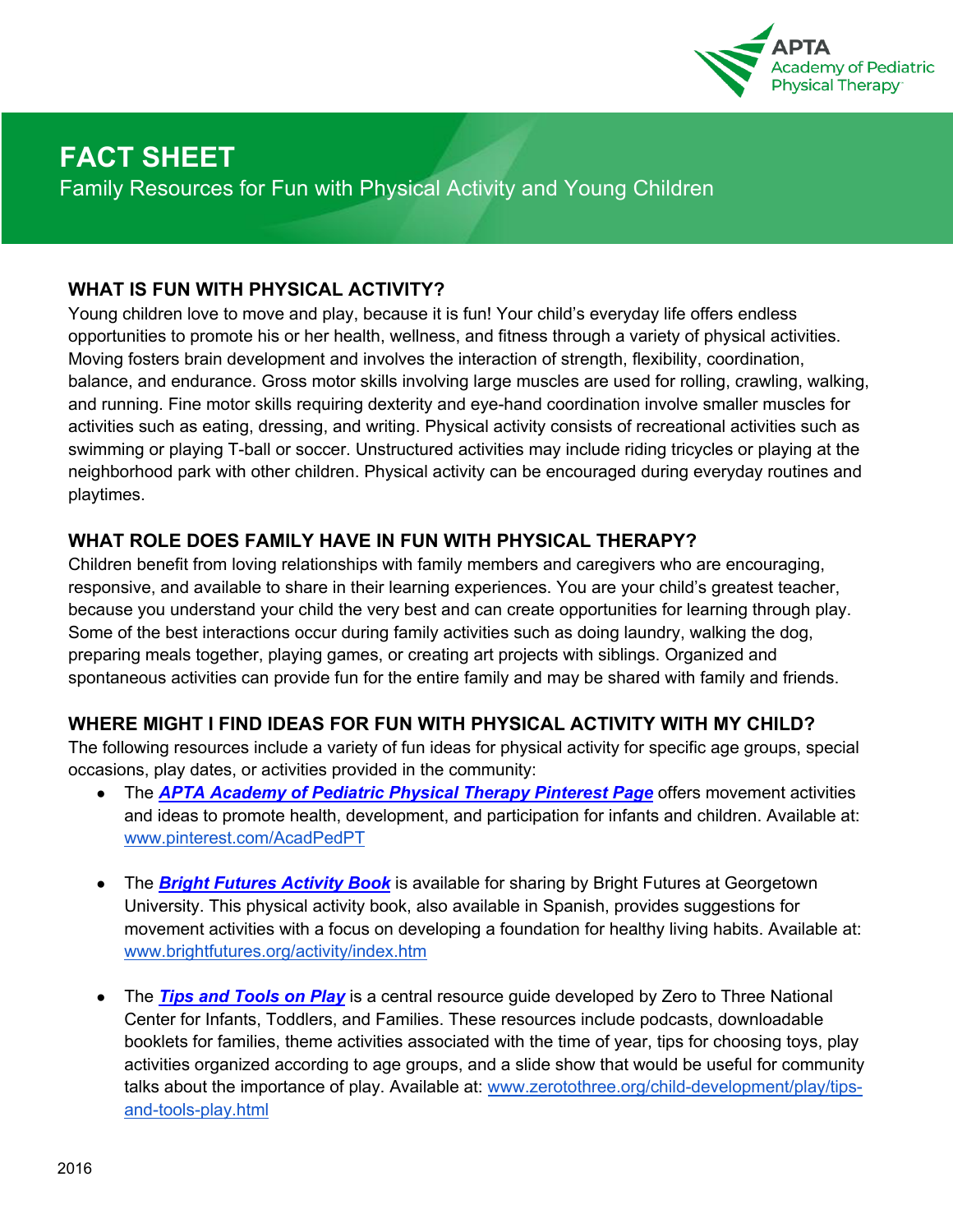- *10 Ways to Play this Weekend* is from the Creative Family Fun website and provides suggestions for 10 fun activities for families to try with their children on the weekend, with up to 8 weekends of suggestions available, and tips to "get moving." Available at: www.creativefamilyfun.net/category/ways-to-play
- *Teacher Toolbox* from the Society of Health and Physical Educators website provides monthly activity ideas, classroom resources, and physical activity calendars. Activities are available in English and Spanish for the preschool and school age child. Available at: www.shapeamerica.org/publications/resources/teachingtools/teachertoolbox/Teachers\_Toolbox. aspx
- *Family TLC* provides strategies to enhance playtime through family-centered activities involving age appropriate movements for developing your child's motor skills. The emphasis on parentchild relationships is especially valuable. Available at: www.familytlc.net/index.html
- **Hands On: As We Grow** is a website providing numerous activity links categorized by age, objective, theme, and material. Some of the useful resources include "40 Gross Motor Activities to Get Your Kids Moving," "30 Gross Motor Activities for Kids with Excess Energy," "30 Kids Activities & Materials for Promoting Fine Motor Skills," and "50 Toddler Activities." Activities are available for children 0-3 years old and are broken up into 6-month time frames. Available at: www.handsonaswegrow.com
- **The Centers for Disease Control and Prevention** distributes guidelines for physical activity and ideas for how to promote your child's participation in activities. Available at: www.cdc.gov/physicalactivity/basics/adding-pa/activities-children.html
- *Healthychildren.org* is a website that gives recommendations on many topics including nutrition, fitness, developmental milestones, social situations, and more. Information is provided from prenatal to young adult. Available at: https://www.healthychildren.org/English/agesstages/preschool/nutrition-fitness/Pages/Increasing-Physical-Activity-in-Preschool-Years.aspx

## **HOW MIGHT A PEDIATRIC PHYSICAL THERAPIST HELP CHOOSE PHYSICAL ACTIVITIES FOR MY CHILD WITH A DISABILITY?**

Pediatric physical therapists are licensed healthcare professionals with specialized education and experience to promote learning through movement in young children - especially children with or at risk for a developmental delay or disability. Pediatric physical therapists understand physical activity is important for optimal development and use play to meet child and family goals. A pediatric physical therapist is an excellent resource to help you choose or adapt activities to provide "just the right" challenge for your child's learning and motor development at home or in the community. Pediatric physical therapists also work together within a team, including the family, to provide individualized evaluations, interventions, education and resources to enhance the overall health, wellness, fitness, and development of your child. Other team members might include the child's teacher, childcare provider, physician, occupational therapist, and speech-language pathologist.